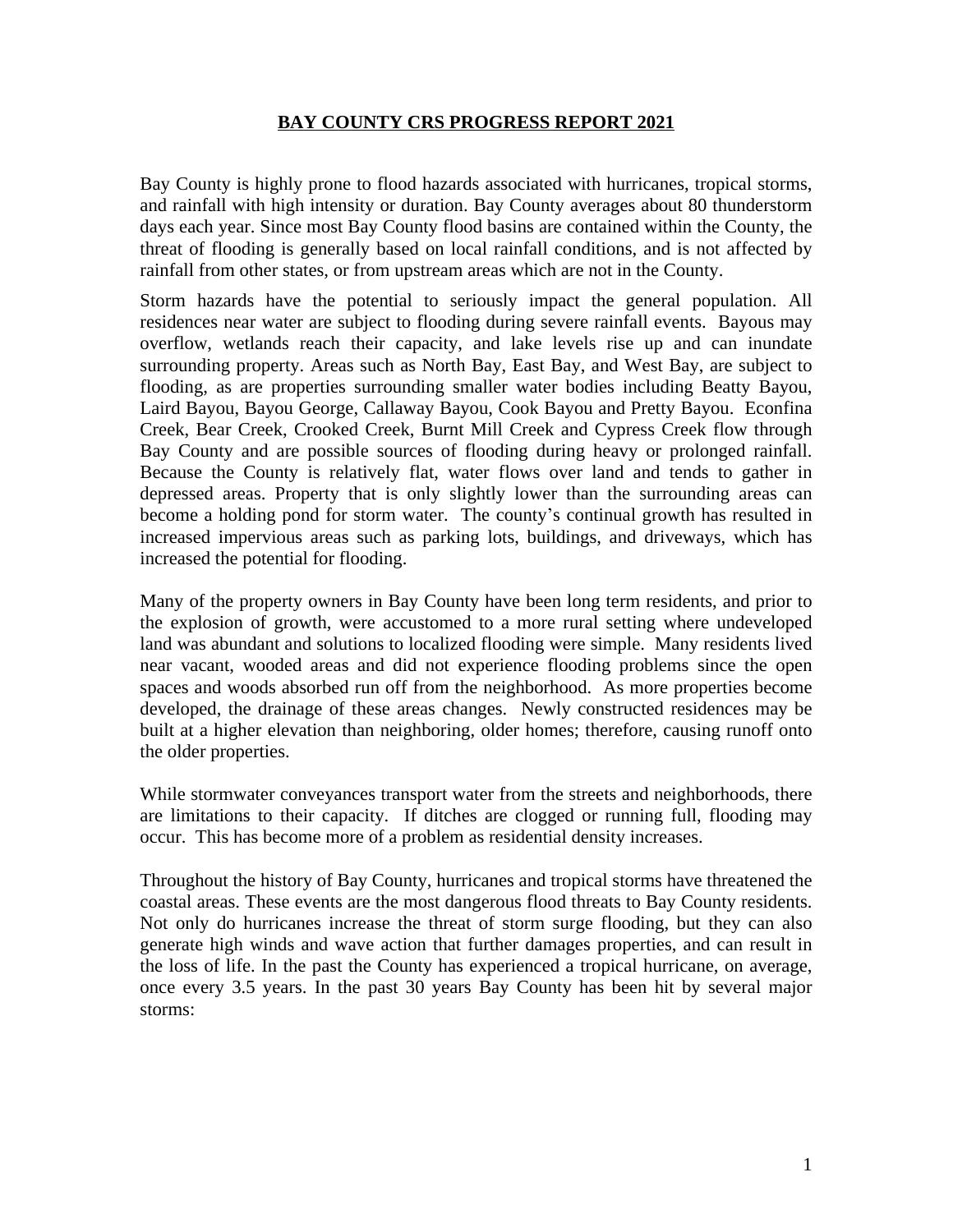# **Hurricane History**

## *Hurricane Eloise*

In 1975 damage from Hurricane Eloise in Bay County totaled US \$50 million (1975 dollars), and is attributed with 4 deaths, all indirectly associated to the storm.

# *Hurricane Kate*

In November 1985 Hurricane Kate crossed through the County with over 100 mile an hour winds, though damage to structures and beaches was not considered severe.

# *Hurricane Opal*

Hurricane Opal in October of 1995 caused 125 mile an hour wind gusts, along with estimated seven foot storm surges in the County**.** Bay County sustained the most overall damage in the Panhandle, with damage to 341 coastal structures, due to the high density of development and large number of structures which were not designed and constructed adequately to withstand the impacts of a major (e.g., 100-year frequency) hurricane. The CCCL for Bay County had not been reestablished prior to Opal, as it had been for the other Panhandle counties; therefore, habitable structures in Bay County were not required to meet the more stringent siting and design standards of the State's CCCL program intended to prevent structural damage caused by a major storm event such as hurricane Opal.

## *Tropical Storm Barry*

During Tropical Storm Barry in August 2001, Panama City reported as much as 11 inches of rain, and heavy damage caused by waves, and storm surge was extreme. Storm surges and tides associated with Tropical Storm Barry were 2-3 feet along Bay County beaches.

## *Hurricane Ivan*

Hurricane Ivan struck in September 2004 causing over 2.5 million cubic yards of sand loss to the beach areas. The erosion impact and structural damage to the County's coastal development was significant, though not severe. The protective buffer of the Panama City Beaches Beach Erosion Control and Storm Damage Reduction Project can be credited with reducing losses to beachfront development. The project, which was completed in April 1999, consisted of the placement of 9 million cubic yards of sand over an approximate 17.5 mile shoreline length. Prior to Ivan, the project area still retained roughly 91% of its original volume. Although a significant volume of sand was lost from the beach area into offshore areas as a result of Ivan, the beach project did the job it was intended to do in providing storm protection to upland development in the Panama City beaches area

# *Hurricane Dennis*

Hurricane Dennis of July, 2005 caused flooding to a significant number of homes and businesses along the coast in Bay County in Panama City, Panama City Beach and Lynn Haven.

Both Ivan and Dennis caused considerable erosion to the project area, and the erosion losses appear to have been comparable to the losses sustained during Opal of 1995;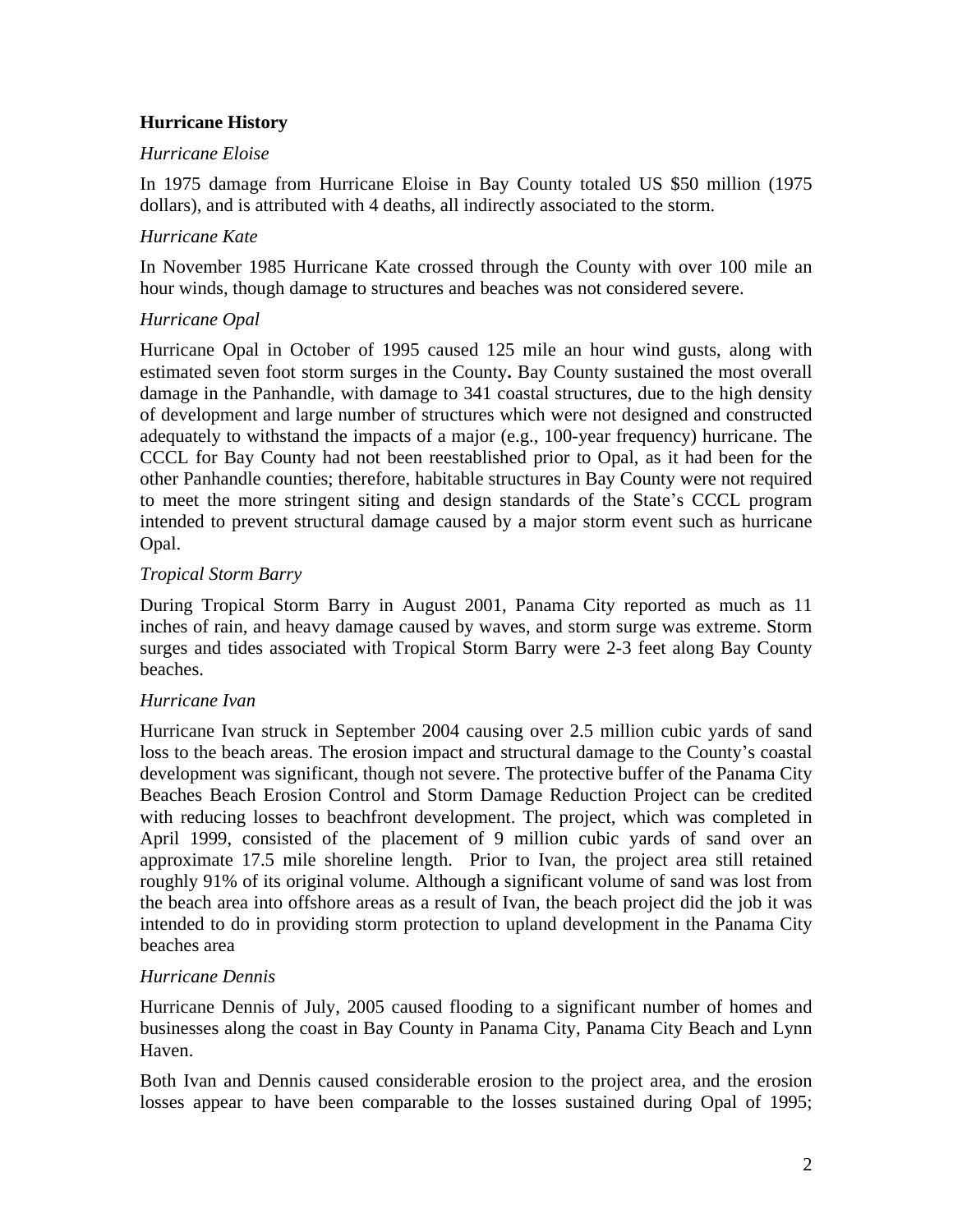however, in comparison to the very severe coastal construction damage that was caused by Opal, Ivan and Dennis inflicted only a minor erosion, even though the storm tide conditions were essentially the same. The beach restoration project proved to provide adequate protection.

# *Hurricane Katrina*

Hurricane Katrina of August, 2005 exacerbated the coastal erosion situation. No damage to any structures was reported.

# *Tropical Storm Lee*

Tropical Storm Lee in September, 2011 brought a significant amount of rain to the area. However, no damage to any structures was reported.

## *Hurricane Isaac*

Hurricane Isaac in September, 2012 resulted in very little rain throughout the area. There was some minor flooding in a few coastal areas as a result of storm surge. However, at the time of this report, no damages to any structures have been reported.

## *Hurricane Michael*

Hurricane Michael, in October 2018, made landfall directly on Bay County as a Category 5 hurricane. The storm caused catastrophic wind and debris damage throughout the county. Many homes, businesses, and other structures were either completely destroyed or damaged beyond repair. With the exception of the Mexico Beach area, where much of the city was inundated with storm surge, the remaining areas of the county received only isolated flood damage as the storm was not a significant rain event. Although flood damage was limited, many structures within the regulated floodplain were substantially damaged and were required to be elevated to the current federal and local elevation requirements. The massive wind event also uprooted and destroyed thousands of trees. Trees are vital to floodplain management as they help to mitigate stormwater runoff.

## *Hurricane Sally*

Hurricane Sally made landfall in Gulf Shores, Alabama as a category 2 hurricane on September 16, 2020. Bay County, as well as, the rest of the Florida Panhandle were in the direct path of the storm's outer rain bands. Because of the asymmetrical structure of Sally, combined with abnormally slow movement of the storm, Bay County received several days of heavy rainfall. The NWS indicates that between 7-15 inches of rain fell though the affected area. This caused structural flooding of drainage problematic areas, as well as flooding of streets. There were some areas where the moving water eroded and washed out road segments.

# *Tropical Storm Fred*

Tropical Storm Fred made landfall in Bay County on August 16, 2021 and brought the most concentrated and intense rainfall the County has seen since the July 2013 rainfall events. Fred brought 7-9 inches of rain to Bay County within a 24 hour time frame. There was structural flooding of homes and businesses that were consistent with other major rainfall events. However, the County did see many areas, such as roadways as private yard areas, retain standing water that were not commonly seen these is these area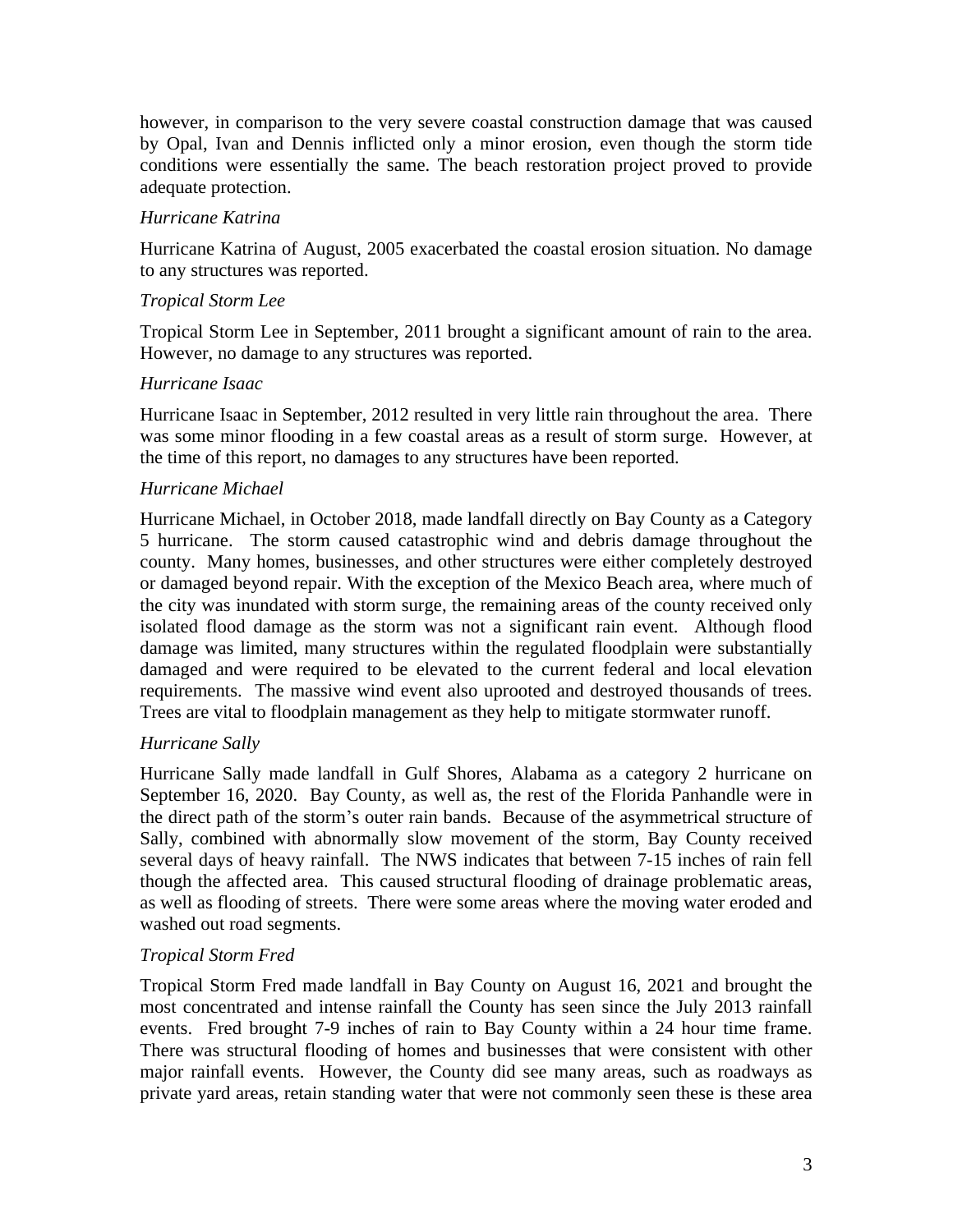before due to the volume of rain overwhelming the local drainage systems. Some roadway segments were washed out and small neighborhood bridges under water. There was also one flood related fatal traffic accident. It is also reported that over 36,000 residents lost electricity for an extended amount of time.

# **Major Rain Events**

Flood events are not always associated with tropical storm systems. In some cases, a band of thunderstorms moving over the area can bring just as much, if not more, precipitation as a tropical depression, storm, or hurricane.

# *July 2013*

A large system of thunderstorms blew across Bay County on July 4 weekend, causing isolated flooding and dangerous conditions. There was another system later in the month that exacerbated the already wet conditions and caused more flooding and road damage. The two rain events together have been commonly referred to as the July 4<sup>th</sup> Storm of 2013.

## *April 2014*

History repeated itself less than a year later in April of 2014 when a band of thunderstorms made its way across Bay County dropping rainfall amounts that equaled that of the July 4<sup>th</sup> rain the year before. This resulted in isolated flooding of some areas.

## *August – September 2021*

After Tropical Storm Fred made landfall near Bay County on August 16, 2021, the area continued to receive series of thunderstorms throughout a two month period that caused multiple and continuous hardships for the County. Fred left a very high water table that left no room for rainwater to be absorbed into the ground. A series of heavy rainstorms exacerbated the problem, not allowing for any of the flood prone areas to dry out. The outcome was a precipitation rate that was more than 200 percent higher than that of the same time the previous year. This resulted in repeated flooding and drainage issues.

# **Flood Safety Property Protection Measures Appropriate for the Hazard**

Bay County has implemented specific measures that result in greater protection of properties. The County has a Floodplain Manager that is a Certified Floodplain Manager. The Building Department strictly enforces elevation certificate requirements, surveyor's benchmark regulations and other flood safety measures recommended by the NFIP.

To overcome the problem of drainage issues the Land Development Regulations (LDR) require that for new development stormwater run off cannot exceed predevelopment conditions. The LDR also take the local building code above NFIP development standards and require that homes *not* located in the Flood Insurance Rate Map (FIRM) designated flood zones, are elevated to at least one foot above the crown of the road. Homes built in A, AE, and VE zones require one foot of freeboard, meaning the bottom of the lowest floor must be at least one foot above base flood elevation (BFE). Furthermore, the engineering department has strengthened regulations for road construction to improve stormwater conveyance designs and maintenance. Bay County has also implemented the Stormwater Outfall Identification Plan to locate and assess all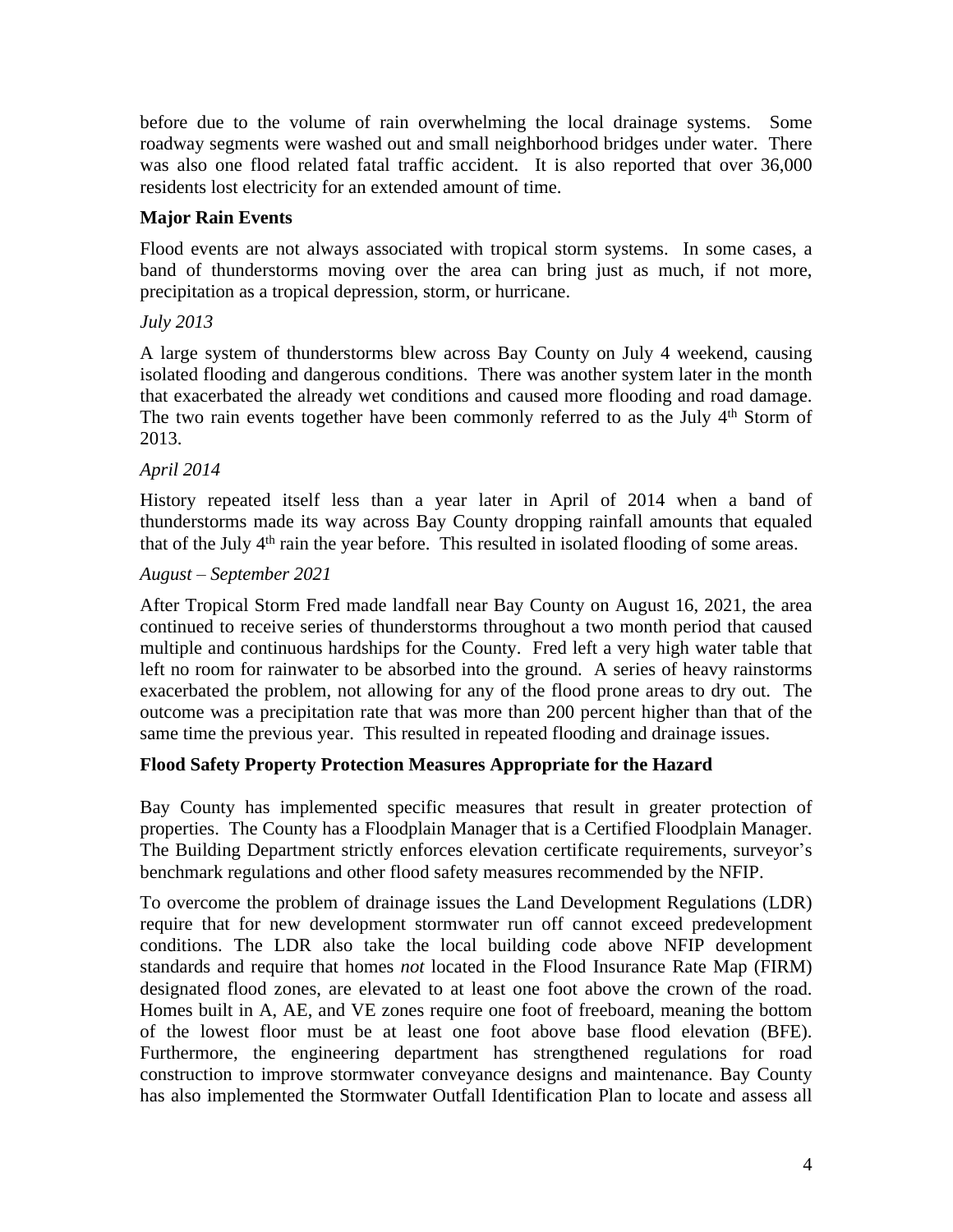stormwater conveyance pipes in the County. This program was developed with a \$500,000 grant awarded to Bay County and B.E.S.T., a local environmental group. The program was implemented with the intent of better understanding the flow of stormwater within the county's basins. The more conveyances the County can identify, the better prepared the stormwater engineering group will be to identify flood hazard potential. The Storm Drain Marking Program was created as a public outreach program with the goal of reaching every resident in the County to inform them of the importance of not dumping in drains, swales, and ditches, nor to allow them to remain clogged with vegetation, and how to report violations. County staff continues to disseminate informative literature.

The Bay County Office of Emergency Management warns the community of approaching hazards through the Emergency Alert System (WFSY 98.5 FM radio, WPAP 92.5 FM radio and WJHG TV News Channel 7). This service provides time for homeowners to take the necessary steps to secure valuable property and to evacuate safely. This service is widely publicized through all media outlets (radio, print and television), frequent Emergency Management, County, Red Cross, and Extension office seminars, as well as the Telephone Book Yellow Pages. In 2017, the County launched the Alert Bay early warning system. This product allows citizens to register with the Office of Emergency Management to receive voice, text, and electronic messages notifying them of any and all weather related warnings. Information concerning area flood warnings are an important function of this system.

While County regulatory measures offer some degree of protection, outreach programs stress that it is up to the homeowner or renter to take additional measures to ensure that their homes and properties are protected. Through the County CRS outreach programs, homeowners and renters are made aware of the additional safety measures they can take, insurance protection that is available to them, as well as the availability of grant funds. For example, an existing, older structure may be permanently elevated, so that the lowest floor is at least one foot above the base flood elevation. Homeowners are also counseled to locate heating, hot water systems, electrical panels, all components of the electrical system (including the wiring), and utilities above the flood level. Repetitive Loss property owners are made aware of grant programs that can assist in elevating the home, buying the property outright, or demolishing and rebuilding the structure.

As a final measure, a home that is found to be in a particularly hazardous area may be relocated to an area outside the flood zone. This is most effective method of avoiding flooding. In many cases moving the home to a more upland section of the same property has alleviated flood problems.

Hurricanes bring high winds that damage inland and coastal areas. If the area immediately surrounding a structure contains trees, outbuildings, trashcans, yard debris, or other materials that can be moved by the wind, it will be likely be damaged during a hurricane. Citizens are advised to bring in outdoor possessions, such as lawn furniture, grills and trashcans, or securely tie them down. Fuel tanks should be anchored.

Permanent hurricane shutters provide a long-term means of protecting a home. Temporary methods of securing windows, such as plywood, will protect glass from wind born debris damage, but are time consuming to install with every storm threat. Although the County does not provide direct assistance with these types of measures, citizens can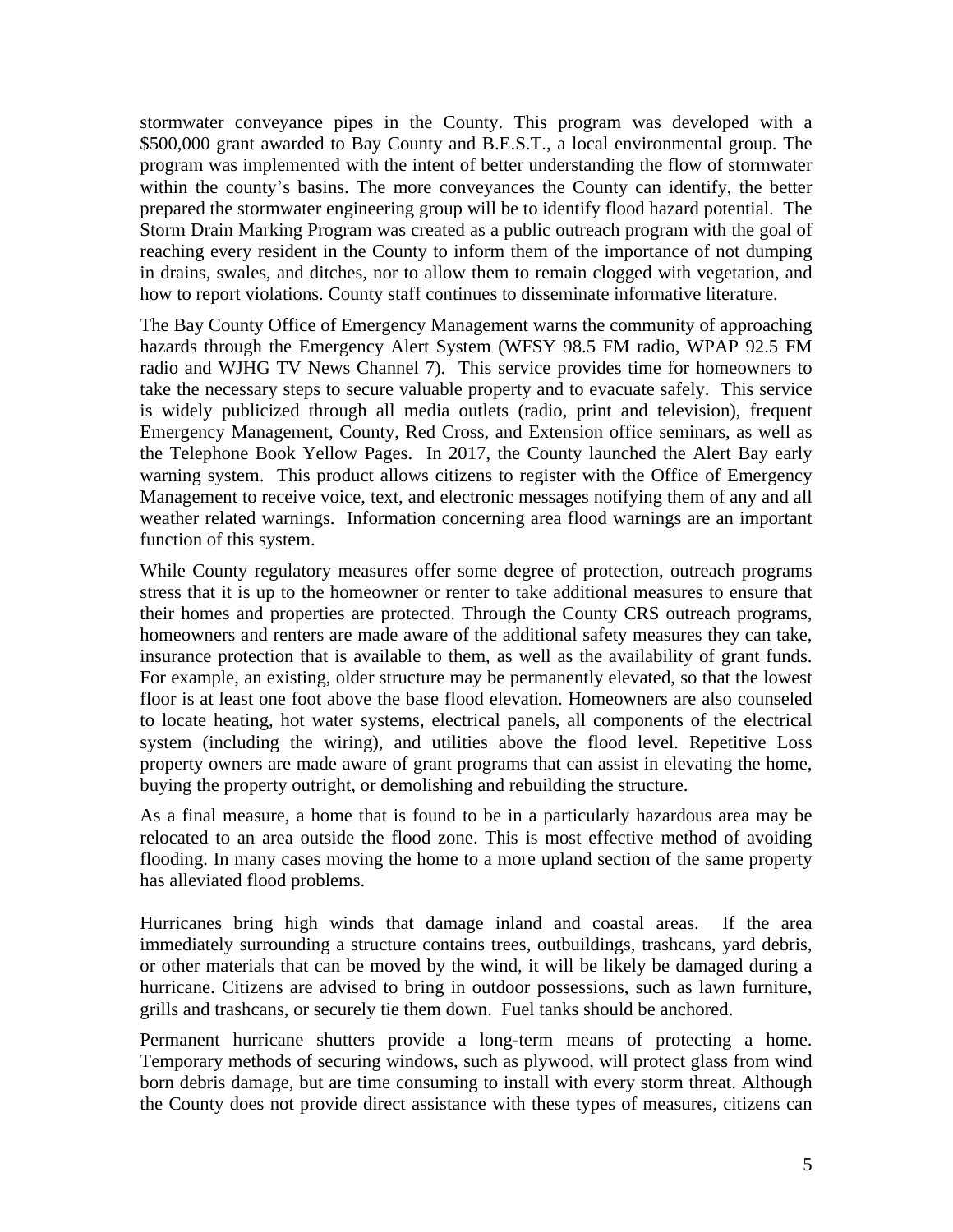become better informed through additional public education activities. The Builders Services inspectors are trained on flood proofing/prevention measures.

More specific information on property protection and safety measures utilized by the County can be found, at the Bay County Emergency Services office, Bay County Planning and Zoning (as well as the municipal zoning departments), and the Bay County Libraries reference section. The libraries also provide computers and residents can access the FEMA website as well as the County GIS websites at no charge. The County website contains elevation certificates, the 2002 and 2009 FEMA flood maps, evacuation zone maps, insurance information, properties with LOMAs, and other flood related resources.

## **Local Mitigation Strategy for Floodplain Protection**

Bay County is dedicated to reducing new flood damages, repetitive flood losses and retrofitting homes in existing repetitive loss areas in an effort to decrease flood damages. The County has Floodplain management team that currently consists of the Floodplain Manager, who is also a member of the Planning and Zoning staff, members of the Builders' Services, Emergency Services, Engineering and Public Works, and Public Information staff who routinely discuss mitigation strategy. The committee discusses and develops a plan for preventative and retroactive activities that will work to eliminate and reduce any new and repeat flood losses. In 2015, the Local Mitigation Strategy (LMS) was updated to include a new floodplain management component. The objectives of this plan are as follows:

## *Provide Preventative Measures for Floodplain Protection*

Bay County currently has development standards in place that eliminates the creation of new problems within a floodplain. Development in a Special Flood Hazard Area (SFHA) requires that any buildings be constructed at least one foot above the determined base flood elevation (BFE). Bulk regulations limit the amount of impervious surface new development can cover therefore allowing for preservation of open space. New development must also adhere to strict stormwater requirements to ensure that new runoff will not cause flooding concerns. In areas that are already prone to flooding, these requirements are heightened. The County's Engineering Department has standard operational procedures in place for the maintenance of the county's drainage system to ensure that the system remains stable and functioning properly. The County's Builders' Division provides strict adherence to the Florida Building Code to ensure that structures are built to withstand severe weather events and all provisions to reduce flood damage are provided for and followed. The County continues to be committed with working with state and federal agencies to ensure that the beaches and dunes systems remain nourished and thrive. Bay County has adopted a new floodplain ordinance that defines regulations for development of non-habitable structures and infrastructure as well as expands on those others that are addressed by the Florida Building Code. The new ordinance also defines and details administrative responsibilities and processes detrimental to floodplain protection. The final draft of this ordinance was adopted in July 2013.

*Provide Information, Guidance, and Encouragement of Property Protection Activities*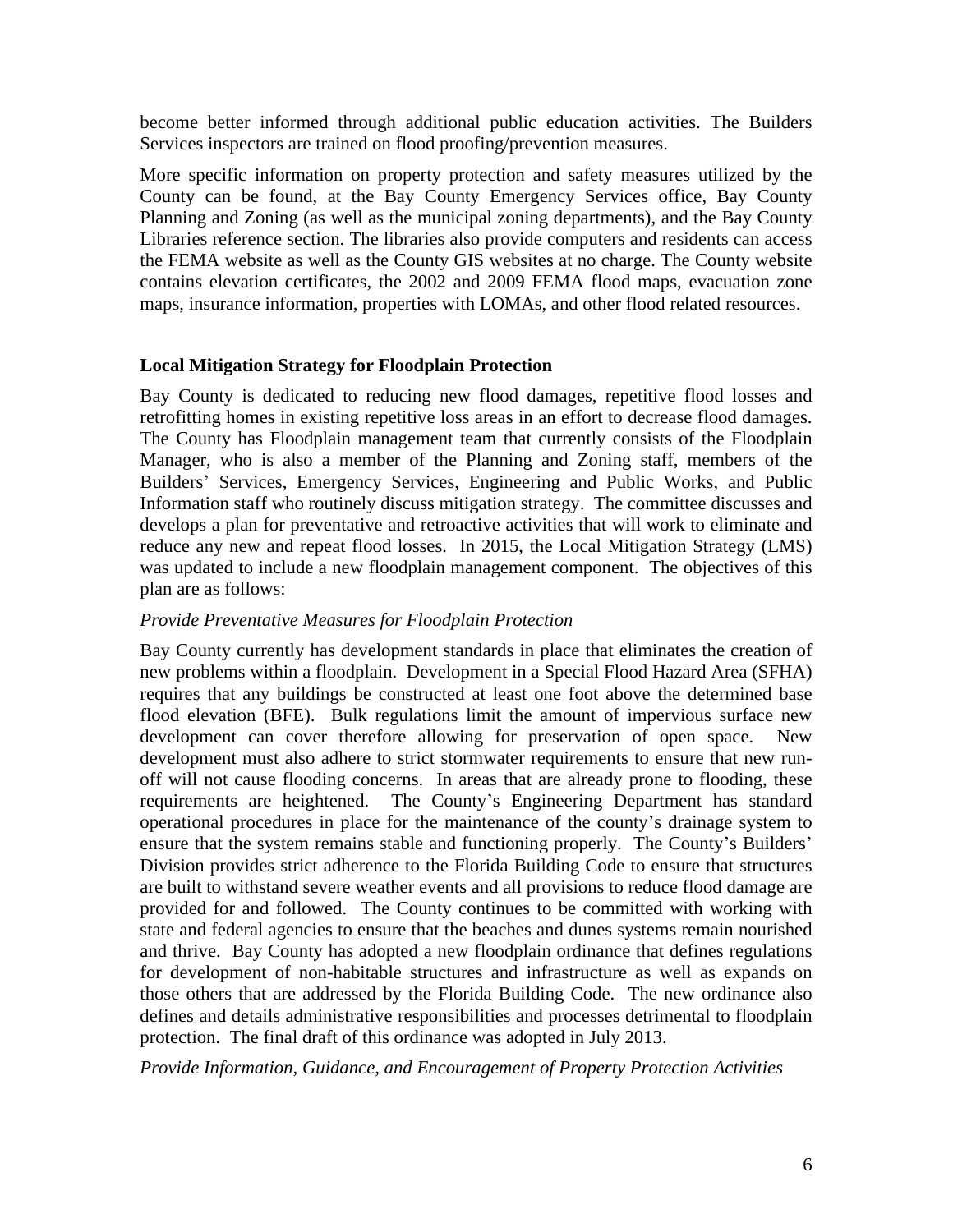Builders' Services Division maintains a list of contractors that specialize in retrofitting and/or elevating buildings for flood protection. The County focuses on those individuals that live in repetitive loss properties or areas by sending mail-outs or otherwise providing them with information on the benefits of retrofitting and/or elevating their buildings in an effort to reduce flood damage. The Building Official, Plans Examiners, and Floodplain Manager are always available to answer questions regarding retrofitting and building elevation practices.

# *Enforce Regulation to Protect Natural Resources*

The Bay County area has a high level of jurisdictional wetlands and the County works very closely with state and federal agencies to preserve them. The County has a requirement that development must maintain a 30-foot buffer from any jurisdictional wetlands. Developers must submit erosion and sediment control plans for review before any development is approved and the County ensures that there will be no negative impacts before development begins. The County's development regulations stipulate that best management practices be used in site clearing and preparation.

## *Provide Fast and Reliable Emergency Operations*

The County's Emergency Operations Center (EOC) monitors weather situations globally and tracks those weather events that may potentially affect Bay County. During emergency situations, warnings are provided with enough time to allow citizens to safeguard their property and also evacuate for safety if needed. During times of emergencies the EOC becomes a 24 hour operational unit which allows the EOC to respond to hazards in a timely fashion and provide the citizens with the information needed to better prepare them and their property of an upcoming event.

## *Maintenance and Upgrade of Floodplain Protection Structures*

Bay County maintains the Deerpoint Lake Reservoir which is the main water supply for all municipal potable water services within the County. During periods of high rainfall, the County will open the dam to release water back into the bay. This is done to prevent the risk of flooding to lakefront or nearby properties. The County has been dedicated to the installation of new stromwater pipes and sewer drains and has identified areas within the county where these structures will be installed or upgraded within the next year. The County has a maintenance schedule for all drainage ditches and is quick to respond to citizen complaints regarding blocked drainage structures. The County continues to seek grant money and work with state and federal agencies to continue beach re-nourishment efforts along the coast of the Gulf of Mexico.

## *Provide the Public with Access to Floodplain Protection Information*

Bay County's GIS website will continue to maintain the 2009 and 2002 editions of the FEMA Flood Insurance Rate Maps (FIRM) so that the public can easily visit the site to see if their property is within a flood zone. This information is also available through the Floodplain Manager. Emergency Services, Builders' Services, and the Floodplain Manager will continue to address the public in the form of workshops, classes, event speeches, and different media outlets to inform the public ways to protect people and property from the risks associated from living in a floodplain. Technical assistance on retrofitting will be provided through the County's website and from the Builders'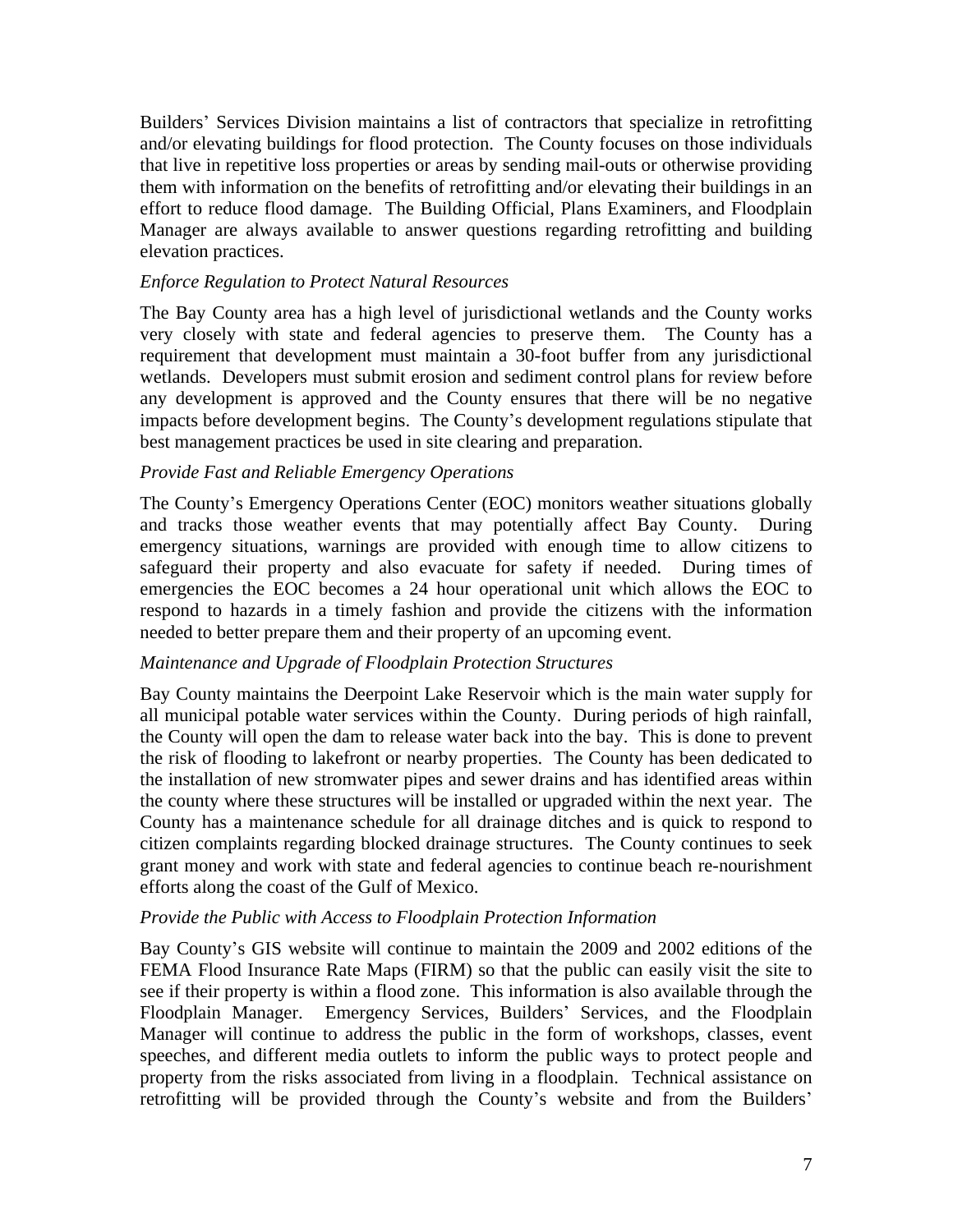Services Division and the Floodplain Manager. All information will also be available at the County Library. Flood and safety information will also be circulated through pamphlets and the area telephone directory.

# **Flood related public information activities currently being implemented within the community**

The Bay County Planning and Zoning Library and the Bay County Public Libraries currently contain a number of FEMA booklets, brochures, and historic and current FIRMS in the reference section. Contact information regarding flood risk and loss prevention is also provided with monthly utility statements. The Panama City News Herald issues a "Hurricane Guide" every year that shows flood-prone areas in the County, and provides a wealth of other flood related information. At various times during the year, flood protection information is included in the newsletters sent out by individual municipalities, the Chamber of Commerce, and various local companies.

The Bay County Emergency Management/Emergency Operations Center (EOC) provides short countywide presentations to increase flood awareness at local schools, nursing homes, and a variety of other public and private organizations. The Fire Chief (head of the EOC), a popular local speaker, is frequently hosted on radio and television programs where he explains the flood safety program, and advises where to get additional assistance and information. The Emergency Management organization publishes evacuation maps which are also downloadable from the Bay County Emergency Management website. In addition, that organization publishes a booklet, "Emergency Management Handbook," which is distributed at a variety of public forums throughout the year.

The Bay County GIS Department provides updated, digitized FIRM maps available online, as well as maps of the surge zones for the County and municipalities. The local media networks provide public service announcements about hurricane safety and the Red Cross works with the local media to boost preparedness and distribute "Emergency Kits".

# **Outreach Strategy Team Goals for - Public Information and Outreach**

The county has seen a category 5 hurricane in 2018, a category 2 hurricane in 2020, a tropical storm in 2021, and three major rain events in 2013, 2014, and 2021 that caused isolated flood damage. The minimal impact of these two rain events encourages the CRS Team to continue its outreach plan. Additional efforts have continued on the Storm Drain Marking Program. The Outreach Strategy also disseminated information throughout the community.

The primary goal continues to be implementation of an outreach program that includes a more far-reaching public education goal to make citizens more aware of the measures they can take to protect their property and play a positive role in flood management in their community. This has become a priority for the Bay County and municipal local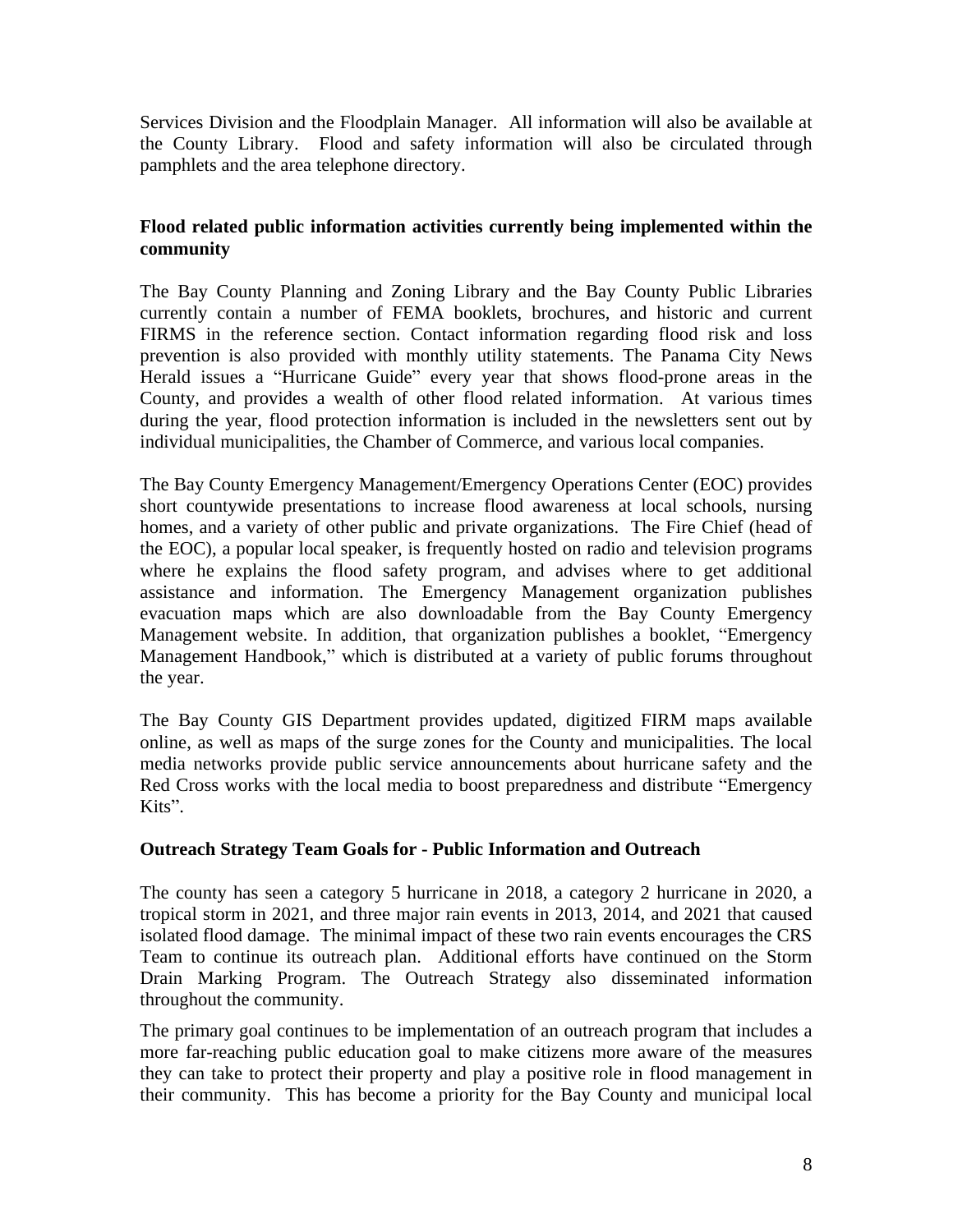governments. As participants in the NFIP (National Flood Insurance Program) and CRS (Community Rating System), there are incentives to improve the availability of flood information by creating a strategy team that coordinates and implements efforts to educate citizens. The Bay County CRS Outreach Strategy Team was initially formed on February 23<sup>rd</sup>, 2004 with the support of the Bay County Board of Commissioners, the County Manager, and Department Directors, and continues through the present time. Representatives from the Bay County Planning Division/Floodplain Management (Wayne Porter), Builder Services Division (Dennis Stanley), Engineering Division (Natasha Lithway), Geographical Information Systems (Jennifer Morgan and Chris Mathers), Information Systems (Chris Fox), and Community Outreach (Valerie Sale), routinely discuss and perform CRS related activities. The Floodplain Manager/CRS Coordinator can be contacted through the Bay County Planning and Zoning Division for more information about the Outreach Strategy Team.

During recent discussions, the team evaluated the outreach projects that were completed in 2019 and what should be the focus of 2020. It was agreed that most of the smaller projects would be continued again as they reached a wide variety of people who are often difficult to contact. For example, the Fire Chief and his staff have an extensive list of speaking engagements to discuss local hazards and how to prepare for them. He speaks to citizens groups in nursing homes, and other venues infrequently visited by other CRS projects.

For the base projects, the team decided to continue the "Stormwater Outfall Identification" and the "Storm Drain Marking Program" since they were so successful. Success was measured in terms of in the field citizen contact which gave the opportunity to answer specific questions of homeowners on the spot, inform them of important aspects of localized flooding.

## *The Stormwater Outfall Identification and Subsequent Studies*

This program was identified as vital to the future efforts and success at managing stormwater within the County. Camp Dresser & McKee, Inc. (CDM) was hired as consultant to B.E.S.T (local environmental group) and Bay County on this project, and performed an extensive data collection and review effort in order to provide a better understanding of the regional issues related to surface water and water quality in the study area. The data collected and reviewed included: geographical information system (GIS) data; existing drainage studies and/or stormwater master plans; identified problem areas (flooding, erosion, and water quality); topographic data; land use data; soils data; watershed and subbasin delineations; rainfall data; evaporation data; stage and flow data; public land and conservation easements; stormwater system inventory information; existing hydrologic and hydraulic stormwater models; water quality data; existing stormwater permits; septic tank information; point source data, and Federal Emergency Management Agency (FEMA) information. The data presented were used extensively in developing the subsequent portions of this project. In conjunction with the data collection effort, a user-friendly database tool was developed that stores watershed related data that includes rainfall and evaporation data, topographic data, basin and subbasin delineations, soils data, aerial photography, existing and future land use data, stream gauge data, water quality data, wastewater treatment plant data, septic tank information, stormwater facility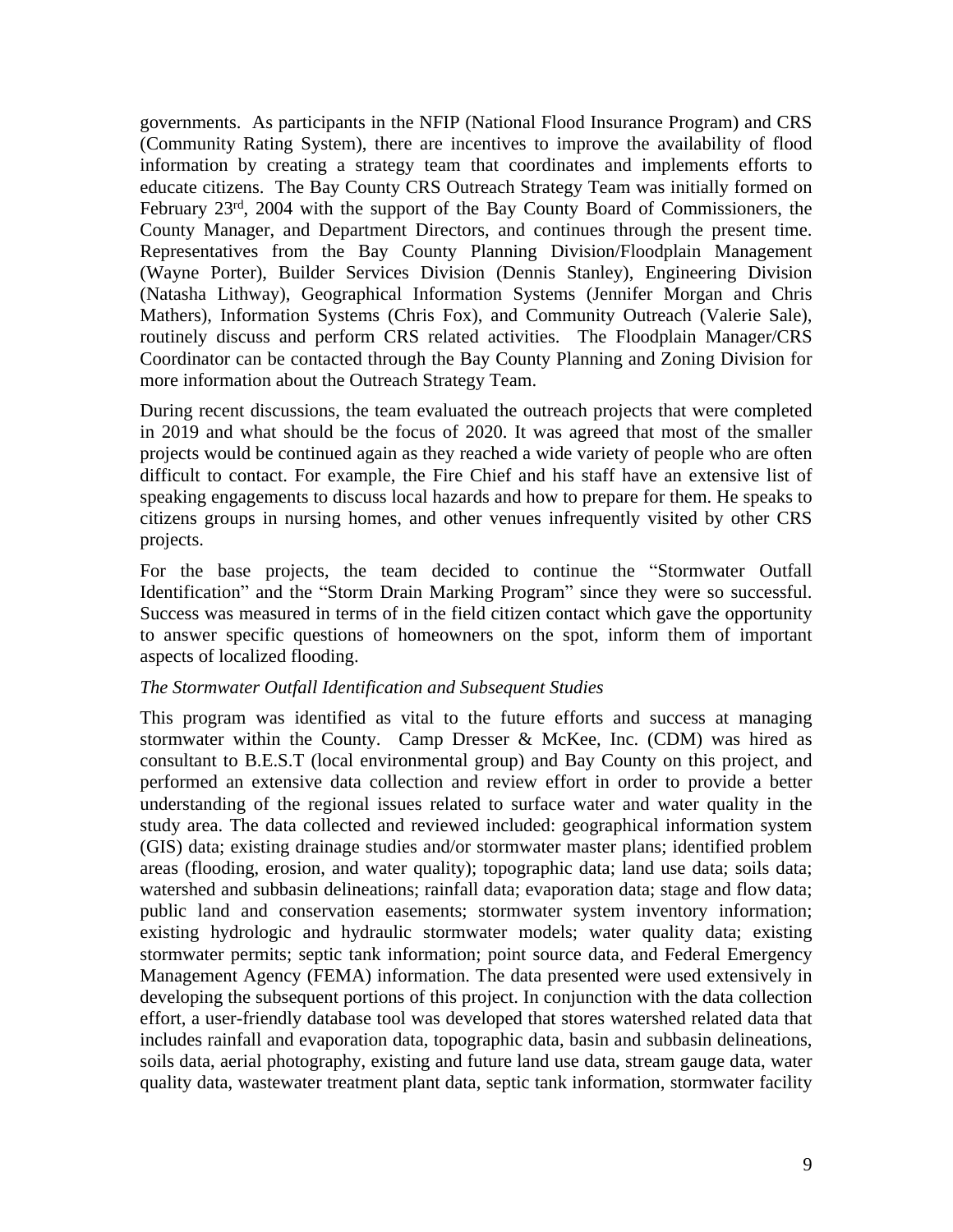and inventory data, National Pollutant Discharge Elimination System (NPDES) data and FEMA Flood Insurance Rate Map (FIRM) data.

Stormwater management options were developed to address the ecological and social aspects previously mentioned. The cost-effectiveness aspect of the plan is two-fold: first, the plan addresses different avenues of funding available for the management options. Secondly, a "conceptual planning level capital cost estimate" for each management option was developed and a benefit-to-cost ratio, where applicable, was provided. CDM developed a methodology with input from BEST and the Stakeholders in order to establish long-term management strategies that are critical to the improvement and sustainability of surface water resources within the watershed. In order to determine where the greatest needs existed in the basin areas in terms of water quality and quantity, CDM developed an approach to assess the watershed based on the characteristics of each subbasin within the greater St. Andrew Bay Watershed (SABW). CDM used the subbasin boundaries as the unit of measure for assessment and prioritization. CDM developed a list of fourteen criteria important to the management of surface waters within the SABW based on Stakeholder feedback.

CDM also developed a long-term water resources management strategy to identify conceptual types of basin management activities that can be pursued by BEST and the local governments to mitigate existing problems (quality and quantity) and provide for long-term flood control and water quality benefits. CDM examined each subbasin on an individual basis to determine which types of BMPs (both structural and nonstructural) would be appropriate to achieve the long-term goal of improving water quality and addressing existing flooding issues. The recommendations are presented as options and the use of a specific BMP depends on actual site conditions and objectives such as water quality protection, flood control, erosion control, or volume control. In many cases, there are multiple goals or needs for a given project. Additionally, several studies and stormwater master plans have already been developed by several of the local governments to address stormwater management problems within their jurisdictions. This plan is meant to supplement those recommendations previously made and by no means supersedes other studies that have been conducted within the SABW.

# *Storm Drain Marking Program*

## Advantages:

A. The outreach information is neighborhood specific. Maps were prepared for each neighborhood showing the location of the storm drains. The maps include aerial views of all the homes in each particular neighborhood. In addition to placing decals on each drain with the message "*No Dumping…Only rain down the drain",* trained county staff distribute literature to each home that explains the relationship between storm water conveyances and flooding. Additional literature is also provided that explains other hazards. In neighborhoods where there are known flooding problems, a professional from County staff and/or outside specialists is present to discuss mitigation measures with the residents (stormwater engineer, builder services representative, Floodplain Manager, Emergency Management representative, etc.), as well as other flood/hazard related issues.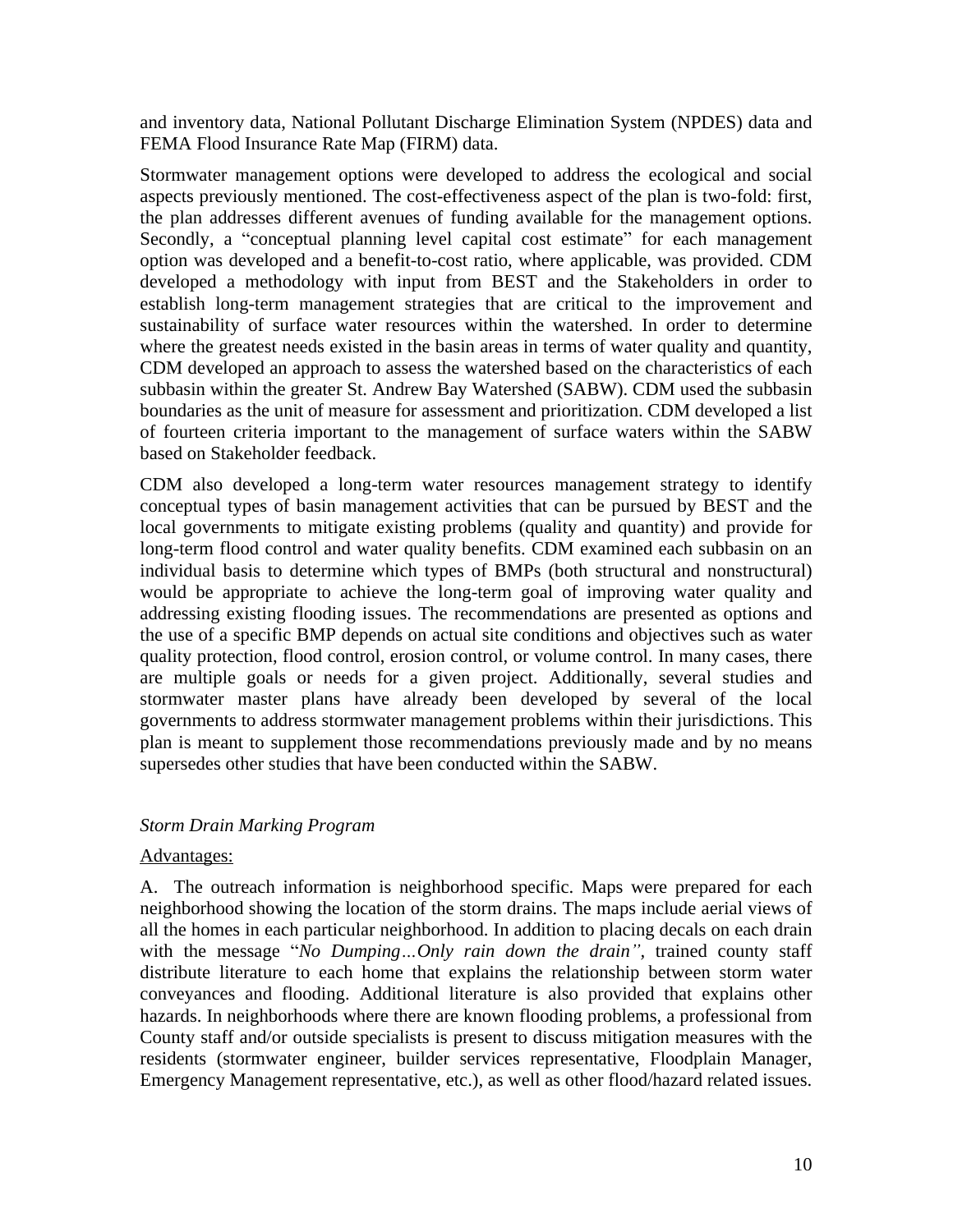B. The repetitive loss properties within each neighborhood will be specifically targeted, and a face to face discussion with the appropriate professional can address their concerns.

C. The entire community is involved. This fosters a higher level of awareness, education, and interest to the flood/hazard issue. The program is structured as follows:

1) The Floodplain Manager has enlisted the help from other County staff who have volunteered disseminate flyers informing the rest of the public of the advantages of this program.

2) Those staff members who responded, have been trained by the Floodplain Manager in flood issues, how to use the maps for their particular neighborhood, proper placement of storm drain decals, and how to handle/refer resident's questions.

The program has been very successful. This was due to the high interest level of the neighborhood residents. As well as marking the drains, staff distributed 2 different brochures to each of the homes in the neighborhood. These brochures explain the flooding issues and provide phone numbers to call in the event of problems or questions. Many problems continue to be uncovered and resolved**:** several drain locations had "fallen off" the routine maintenance logs, neighbors had intentionally plugged storm drains, certain residents pumped out their pools into roadways during rain events, etc.

## *Making CRS information more available*

The CRS rating information has been made more readily available to the public. This includes maintaining copies of progress reports at the library and on the web site, as well as making them easily available in various county offices (GIS Department, Builder Services, Planning and Zoning, and the Emergency Operations Center).

The main Bay County Public Library has a wide range of publications on CRS topics, and the primary research librarians. Public information pages on the topic of flooding, hurricane safety, and other natural disasters are published each year in the Bay County Yellow Pages Phone Book and have been updated for 2016. The Panama City News Herald issues an annual hurricane guide that depicts the flood-prone areas of the County, and provides a wealth of other flood related information. At various times during the year, flood protection information is included in the newsletters sent out by individual municipalities, the Chamber of Commerce, and various local companies.

The Bay County GIS Department provides updated, digitized FIRM maps that are available online. The local television networks and the News Herald provide public service announcements about hurricane safety and the Red Cross works with the local media to boost preparedness and distribute "Emergency Kits".

## *Strengthening protective measures offered by the Builders Services Department*

Information related to elevation certificates is easily accessible on the County website and with the Floodplain Manager's and in the Builder Services office. The County is now conforming to the "wind born debris region" as described in the Florida Building Code. This demonstrates the diligence of the Builder Services Division in addressing flood and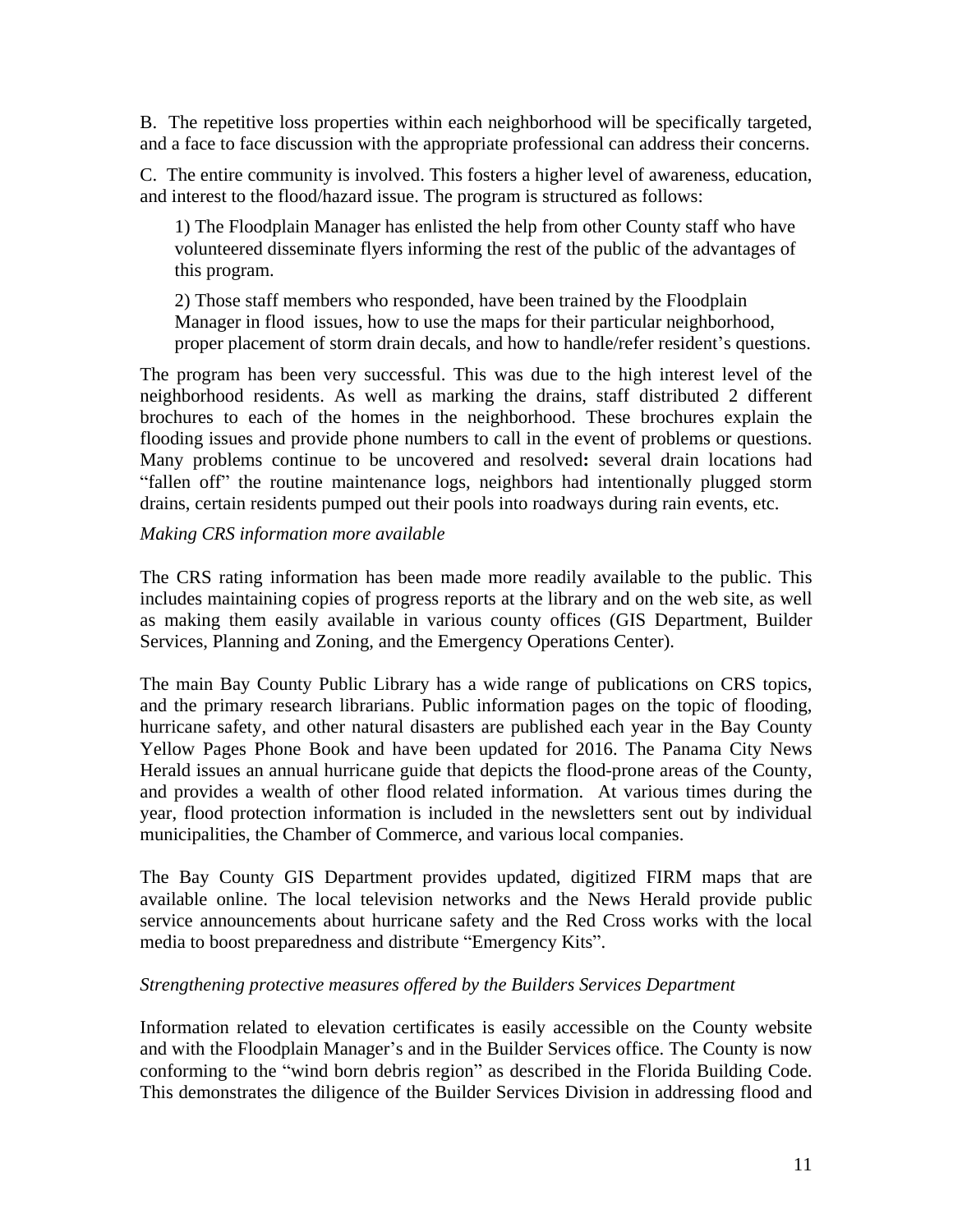other hazard concerns in a manner that results in property protection and consistent enforcement. This effort has increased the confidence in flood protection measures, and should encourage property owners to further the County's efforts by taking additional measures on their own which are recommended in various outreach programs. In addition, contractors and builders have been made aware of the County's requirements so that they can proceed accordingly in building to the new standards and advise their clients appropriately. The senior Plans Reviewers from this department is a Certified Floodplain Manager (CFM), which provides them with a greater knowledge of reviewing development plans in flood prone areas.

# *Diversify and increase the number of target audiences for flood and disaster preparedness information*

The CRS program continues to reach a larger and more diverse group of citizens including elderly citizens, renters, and property owners. Targets for public outreach take into consideration that reaching property owners might not necessarily be reaching a significant portion of citizen subject to flood hazards; therefore, an attempt has been made to increase penetration into a larger number of citizen groups. We have also made an effort to distribute a larger number of brochures to local colleges, senior centers, real estate agents offices, supermarkets, etc. FEMA brochures have been placed at several of the larger condominium complexes that have been subjected to flooding in the past. In addition, the Emergency Management Office has continues talks and presentations to a variety of groups throughout the year. The Bay County Extension Office conducts workshops on flood preparedness and the CRS program.

## *Coordination between the County and municipalities:*

The County CRS Coordinator is continuing to explore a more coordinated effort between Bay County and the municipalities to improve public outreach and eliminate duplication of efforts. This should be considered a long-term goal and may be initiated by communicating with the Local Mitigation Strategy (LMS) Board. Bay County completed the LMS update in 2015. The update incorporates a new floodplain management and response strategy, natural and manmade hazards to the county, and prioritizes infrastructure improvement projects that enhance hazard mitigation and prevention.

## *Intensify Outreach efforts to Real Estate Agents, Bankers/Lenders, and Insurance Agents.*

In 2009 the CRS strategy team repeated the process of "blanketing" the offices of Realtors, Lenders and Insurance Agents, which resulted in very favorable contacts and invitations to speak from similar projects in the past. The CRS Coordinator is always available to speak at events for these groups. The CRS Team is also in the planning stages of an annual program for real estate agents training them on how to use the County websites to find elevation certificates and determine flood zones.

## *Ongoing Outreach projects created to achieve goals:*